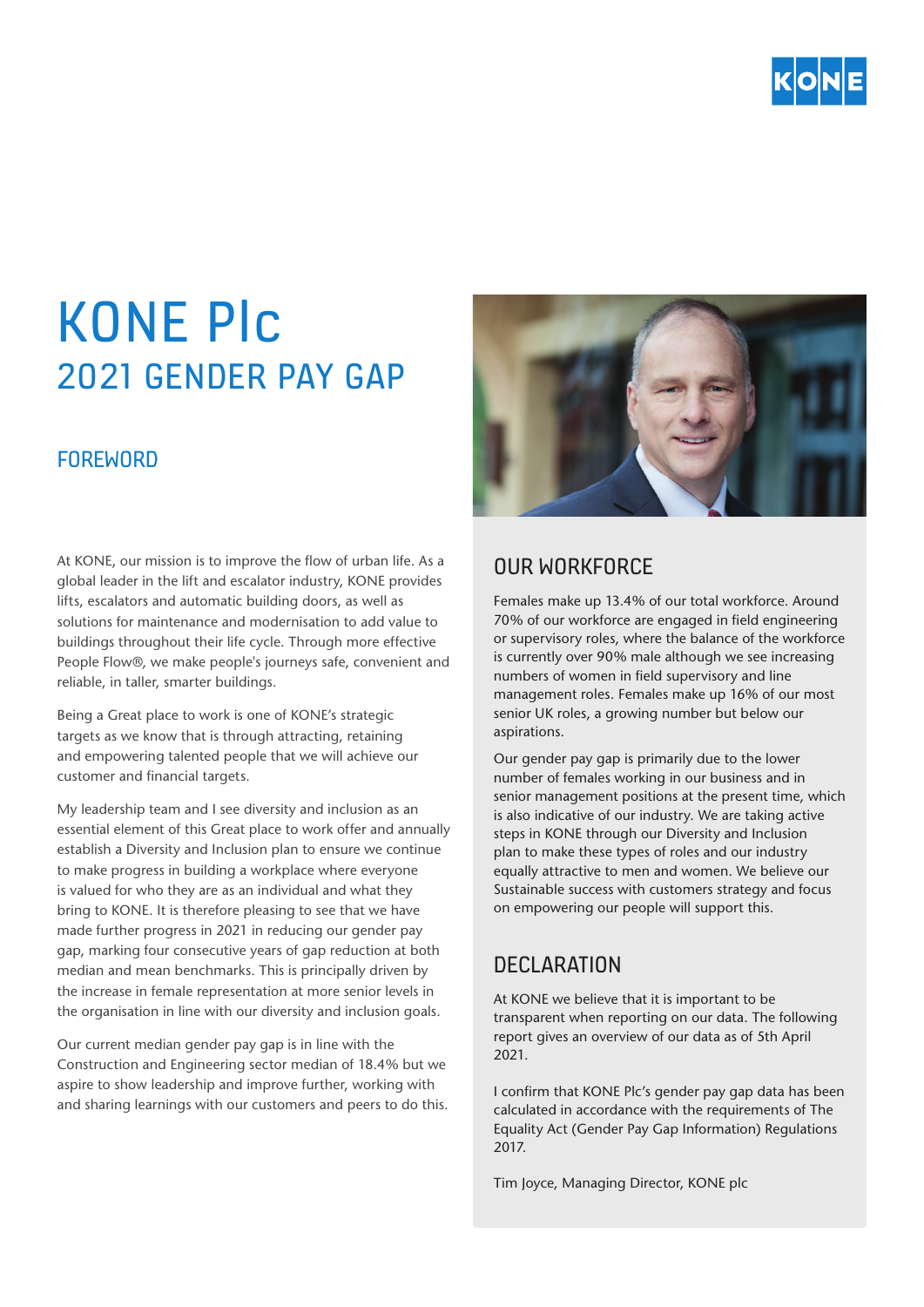

## KONE Plc 2021 GENDER PAY GAP

**The following infographics show KONE's gender pay gap data, as at 5th April 2021.** 

**The gender pay gap for KONE has decreased at both the mean and median in comparison to 2020. Overall KONE's results have reduced year-on-year since 2017. The mean gender pay gap decreased from 14.6% in 2020 to 13.7% and the median gender pay gap decreased from 21.7% in 2020 to 18.4%. There is more work to do as this compares to a UK overall median pay gap of 12.1% but is in line with the Construction and Engineering sector average. Like many**  UK overall median pay gap of 12.1% but is in line with the Construction and Engineering sector average. Like many<br>other companies in these industries, this is primarily due to the relatively small number of females within **and in senior roles.**

#### QUARTILES  $^{\prime\prime}$  and  $^{\prime\prime}$

**This shows the proportion of men and women employees distributed across four equally sized quartiles. For example, the highest 25% of earners in KONE consist of 89.3% male and 10.7% female.**